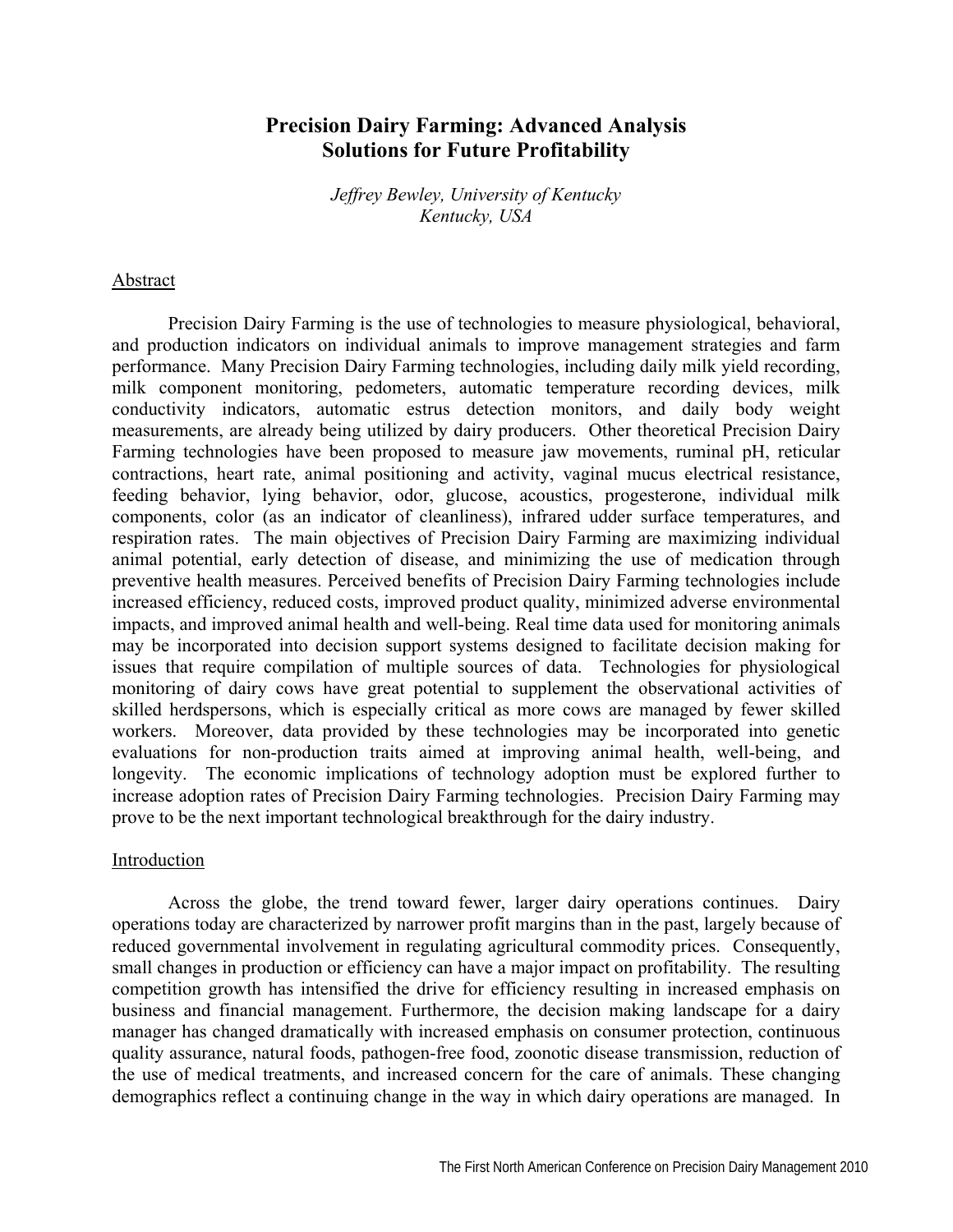large part, many of these changes can be attributed to tremendous technological progress in all facets of dairy farming, including genetics, nutrition, reproduction, disease control, and management. W. Nelson Philpot (2003) captured this change effectively in describing modern dairy farms as "technological marvels." Conceivably, the next "technological marvel" in the dairy industry may be in Precision Dairy Farming.

## What is Precision Dairy Farming?

Precision Dairy Farming is the use of technologies to measure physiological, behavioral, and production indicators on individual animals to improve management strategies and farm performance. Many Precision Dairy Farming technologies, including daily milk yield recording, milk component monitoring (e.g. fat, protein, and SCC), pedometers, automatic temperature recording devices, milk conductivity indicators, automatic estrus detection monitors, and daily body weight measurements, are already being utilized by dairy producers. Eastwood et al. (2004) defined Precision Dairy Farming as "the use of information technologies for assessment of fine-scale animal and physical resource variability aimed at improved management strategies for optimizing economic, social, and environmental farm performance." Spilke and Fahr (2003) stated that Precision Dairy Farming, with specific emphasis on technologies for individual animal monitoring, "aims for an ecologically and economically sustainable production of milk with secured quality, as well as a high degree of consumer and animal protection." With Precision Dairy Farming, the trend toward group management may be reversed with focus returning to individual cows through the use of technologies (Schulze et al., 2007). Technologies included within Precision Dairy Farming range in complexity from daily milk yield recording to measurement of specific attributes (e.g. fat content or progesterone) within milk at each milking. The main objectives of Precision Dairy Farming are maximizing individual animal potential, early detection of disease, and minimizing the use of medication through preventive health measures. Precision Dairy Farming is inherently an interdisciplinary field incorporating concepts of informatics, biostatistics, ethology, economics, animal breeding, animal husbandry, animal nutrition, and engineering (Spilke and Fahr, 2003).

# Potential Benefits of Precision Dairy Farming

Perceived benefits of Precision Dairy Farming technologies include increased efficiency, reduced costs, improved product quality, minimized adverse environmental impacts, and improved animal health and well-being. These technologies are likely to have the greatest impact in the areas of health, reproduction, and quality control (de Mol, 2000). Realized benefits from data summarization and exception reporting are anticipated to be higher for larger herds, where individual animal observation is more challenging and less likely to occur (Lazarus et al., 1990). As dairy operations continue to increase in size, Precision Dairy Farming technologies become more feasible because of increased reliance on less skilled labor and the ability to take advantage of economies of size related to technology adoption.

A Precision Dairy Farming technology allows dairy producers to make more timely and informed decisions, resulting in better productivity and profitability (van Asseldonk et al., 1999b). Real time data can be used for monitoring animals and creating exception reports to identify meaningful deviations. In many cases, dairy management and control activities can be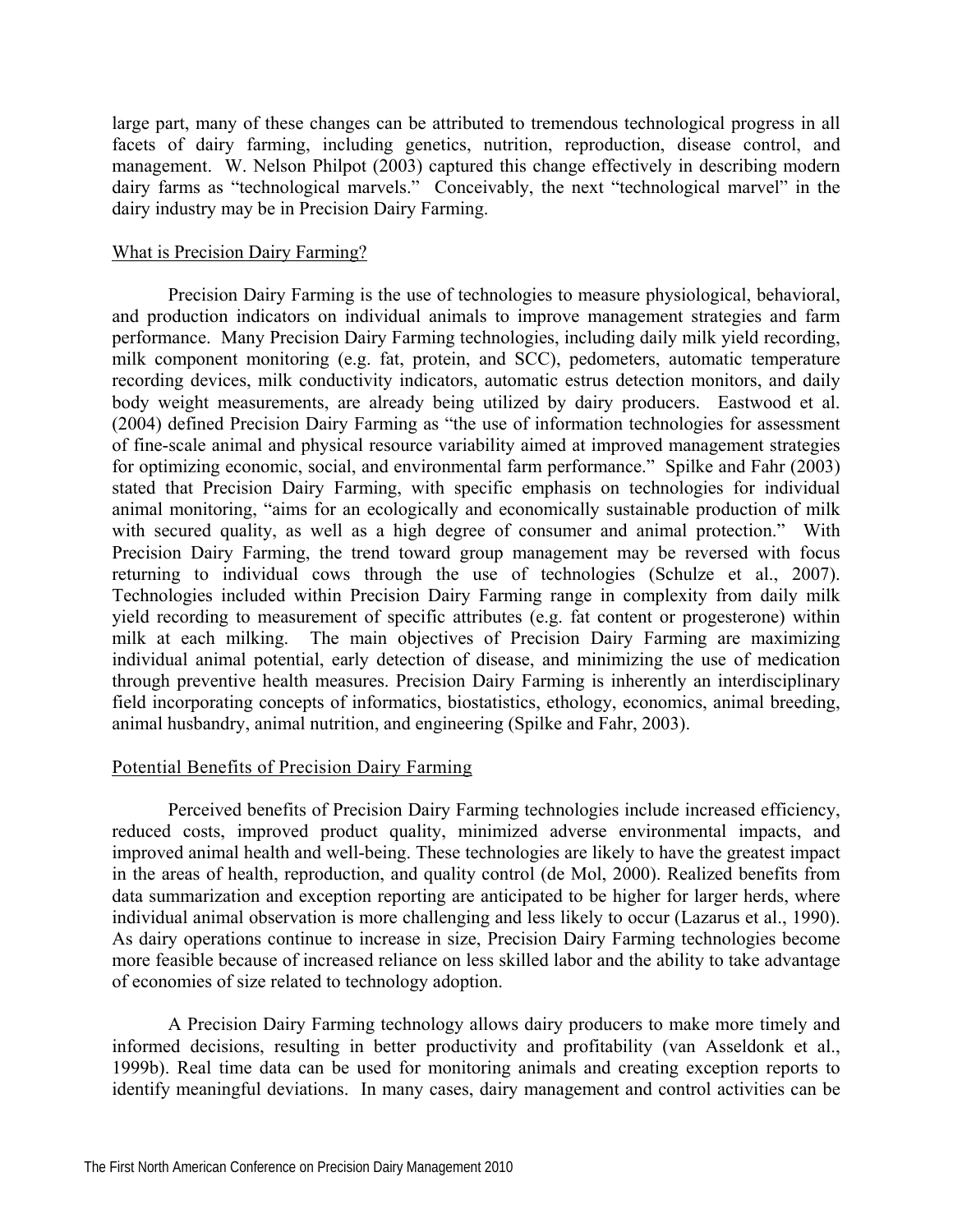automated (Delorenzo and Thomas, 1996). Alternatively, output from the system may provide a recommendation for the manager to interpret (Pietersma et al., 1998). Information obtained from Precision Dairy Farming technologies is only useful if it is interpreted and utilized effectively in decision making. Integrated, computerized information systems are essential for interpreting the mass quantities of data obtained from Precision Dairy Farming technologies. This information may be incorporated into decision support systems designed to facilitate decision making for issues that require compilation of multiple sources of data.

Historically, dairy producers have used experience and judgment to identify outlying animals. While this skill is invaluable and can never be fully replaced with automated technologies, it is inherently flawed by limitations of human perception of a cow's condition. Often, by the time an animal exhibits clinical signs of stress or illness, it is too late to intervene. These easily observable clinical symptoms are typically preceded by physiological responses evasive to the human eye (e.g. changes in temperature or heart rate). Thus, by identifying changes in physiological parameters, a dairy manager may be able to intervene sooner. Technologies for physiological monitoring of dairy cows have great potential to supplement the observational activities of skilled herdspersons, which is especially critical as more cows are managed by fewer skilled workers (Hamrita et al., 1997).

## Precision Dairy Farming Examples

The list of Precision Dairy Farming technologies used for animal status monitoring and management continues to grow. Because of rapid development of new technologies and supporting applications, Precision Dairy Farming technologies are becoming more feasible. Many Precision Dairy Farming technologies including daily milk yield recording, milk component monitoring (e.g. fat, protein, and SCC), pedometers, automatic temperature recording devices, milk conductivity indicators, automatic estrus detection monitors, and daily body weight measurements are already being utilized by dairy producers. Despite its seemingly simplistic nature, the power of accurate milk weights should not be discounted in monitoring cows, as it is typically the first factor that changes when a problem develops (Philpot, 2003). Other theoretical Precision Dairy Farming technologies have been proposed to measure jaw movements, ruminal pH, reticular contractions, heart rate, animal positioning and activity, vaginal mucus electrical resistance, feeding behavior, lying behavior, odor, glucose, acoustics, progesterone, individual milk components, color (as an indicator of cleanliness), infrared udder surface temperatures, and respiration rates. Unfortunately, the development of technologies tends to be driven by availability of a technology, transferred from other industries in market expansion efforts, rather than by need. Relative to some industries, the dairy industry is relatively small, limiting corporate willingness to invest extensively in development of technologies exclusive to dairy farms. Many Precision Dairy Farming technologies measure variables that could be measured manually, while others measure variables that could not have been obtained previously.

#### Adoption of Precision Dairy Farming Technologies

Despite widespread availability, adoption of these technologies in the dairy industry has been relatively slow thus far (Eleveld et al., 1992, Gelb et al., 2001, Huirne et al., 1997). In fact,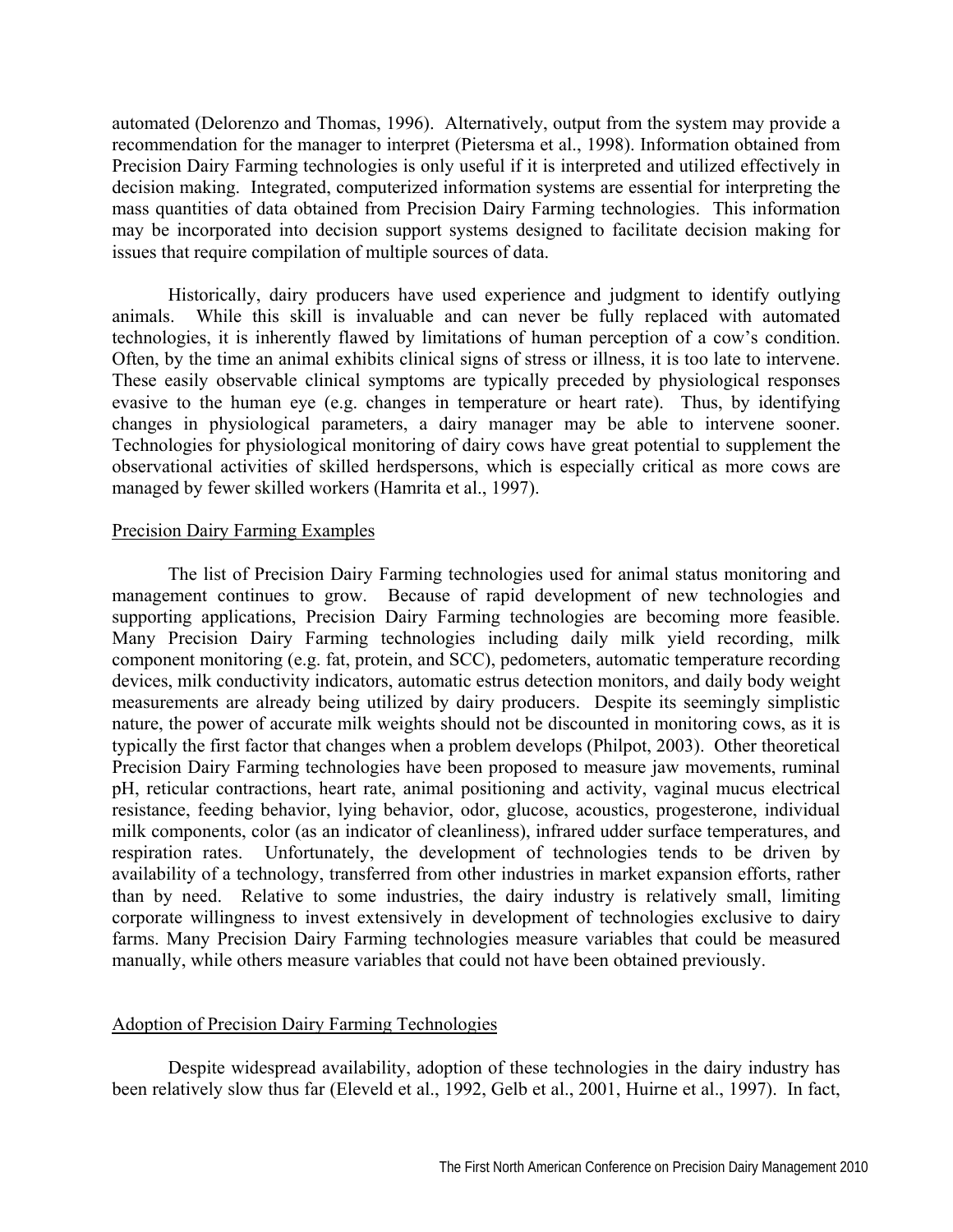agricultural adoption of on-farm software packages, as a whole, has been much lower than predicted (Rosskopf and Wagner, 2003). The majority of information management systems available and used by many dairy producers are underutilized. In practicality, their use is often limited to creating production tables, attention lists, and working schedules (van Asseldonk, 1999). Perceived economic returns from investing in a new technology are likely the main factor influencing Precision Dairy Farming technology adoption. Additional factors impacting technology adoption include degree of impact on resources used in the production process, level of management needed to implement the technology, risk associated with the technology, producer goals and motivations, and having an interest in a specific technology (Dijkhuizen et al., 1997, van Asseldonk, 1999). Characteristics of the primary decision maker that influence technology adoption include age, level of formal education, learning style, goals, farm size, business complexity, perceptions of risk, type of production, ownership of a non-farm business, innovativeness in production, overall expenditures on information, and use of the technology by peers and other family members. Eleveld et al. (1992) demonstrated that technology adoption is improved when the technology fits within the normal daily work patterns of the personnel who will be using it. Farm operations with more specialization of labor are more likely to successfully adopt information technology (Eleveld et al., 1992). The most progressive producers will adopt those new technologies that appear to be profitable. When a proven technology is not adopted, the operation observes a lost opportunity cost that may lead to a competitive disadvantage (Galligan, 1999).

## Investment Analysis of Precision Dairy Farming Technologies

Today's dairy manager is presented with a constant stream of new technologies to consider including new Precision Dairy Farming technologies. Galligan and Groenendaal (2001) suggested that "the modern dairy producer can be viewed as a manager of an investment portfolio, where various investment opportunities (products, management interventions) must be selected and combined in a manner to provide a profit at a competitive risk to alternative opportunities." Further, dairy managers must consider both biological and economic considerations simultaneously in their decisions. Traditionally, investment decisions have been made using standard recommendations, rules of thumb, consultant advice, or intuition. Thus, more objective methods of investment analysis are needed (Verstegen et al., 1995).

Adoption of sophisticated on-farm decision-making tools has been scant in the dairy industry to this point. Yet, the dairy industry remains a perfect application of decision science because: (1) it is characterized by considerable price, weather, and biological variation and uncertainty, (2) technologies, such as those characteristic of Precision Dairy Farming, designed to collect data for decision making abound, and (3) the primary output, fluid milk, is difficult to differentiate, increasing the need for alternative means of business differentiation. In "Competing on Analytics: The New Science of Winning," Davenport and Harris (2007) pose that in industries with similar technologies and products, "high performance business processes" are one of the only ways that businesses can differentiate themselves.

Investment analyses of information systems and technologies are common within the general business literature (Bannister and Remenyi, 2000, Lee and Bose, 2002, Ryan and Harrison, 2000, Streeter and Hornbaker, 1993). However, dairy-specific tools examining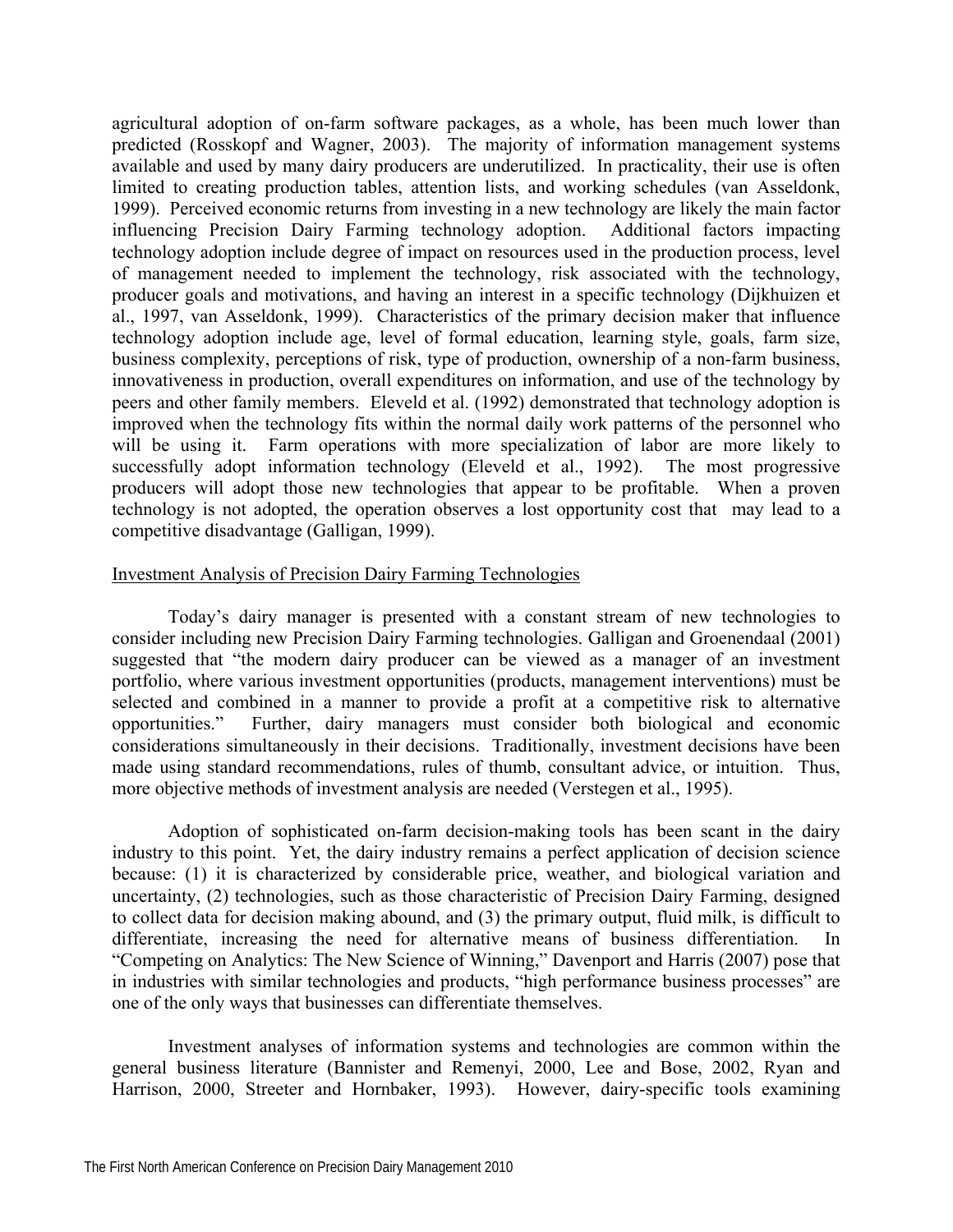investment of Precision Dairy Farming technologies are limited (Carmi, 1992, Gelb, 1996, van Asseldonk, 1999), though investment analyses of other dairy technologies abound (Hyde and Engel, 2002). Empirical comparisons of technology before or after adoption or between herds that have adopted a technology and control herds that have not adopted are expensive and biased by other, possibly herd-related differences. As a result, the normative approach, using simulation modeling, predominates in decision support models in animal agriculture (Dijkhuizen et al., 1991). Investing in new agricultural technologies is all too often a daunting and complex task. First, the standard approach using the Net Present Value is often misleading because it does not adequately account for the underlying uncertainties. Second, the incremental costs and benefits of new technologies require complex interactions of multiple variables that are often non-linear and not intuitive. The complexities surrounding investment in Precision Dairy Farming technologies is one example of this type of complex decision.

Ward (1990) listed three benefits to investment in technology: 1) substitutive, replacing human power with machine power, 2) complementary, improving productivity and employee effectiveness through new ways of accomplishing tasks, and 3) innovative, obtaining a competitive edge. In addition to impacts on production, many technologies may also change milk composition, reproductive efficiency, and disease incidences (Galligan and Groenendaal, 2001). In an analysis of an investment opportunity at the dairy level, cash flows are generally uncertain because of biological variability or incomplete knowledge of the system (Galligan and Groenendaal, 2001). The impact that a Precision Dairy Farming technology has on productive and economic performance is difficult to examine because of the changing nature of the decision environment where investments are often one-time investments but returns accrue over a longer period of time (van Asseldonk, 1999, van Asseldonk et al., 1999a, van Asseldonk et al., 1999b, Verstegen et al., 1995, Ward, 1990). Further, benefit streams resulting from investment in a Precision Dairy Farming technology are highly dependent upon the user's ability to understand and utilize the information provided by the new technology (Bannister and Remenyi, 2000). An economic analysis of the value of Precision Dairy Farming technologies requires consideration of the effect of adoption on both quality and timeliness of decisions (Verstegen et al., 1995). Improvements associated with adoption of new Precision Dairy Farming technologies may increase profits directly through improved utilization of data provided by the technology or indirectly through recommendations of consultants utilizing the new information (Tomaszewski et al., 1997). It is difficult, if not impossible to quantify the economic value of personal welfare associated with a proposed change (e.g. free time or prestige) (Otte and Chilonda, 2000). For example, it is nearly impossible to quantify the satisfaction of having a healthy herd, reduction of animal suffering, reduced human health risks, and environmental improvements (Huirne et al., 2003). Despite efforts to formalize the rational decision making analysis of investment in information technologies, many business executives ultimately make their investment decision based on "gut feel" or "acts of faith" (Bannister and Remenyi, 2000, Passam et al., 2003, Silk, 1990). Ultimately, decision making is and should be dependent upon both rational analysis and instinct (Bannister and Remenyi, 2000).

#### Simulation of Dairy Farms

Mayer et al. (1998) proposed that with the variety of management issues a dairy manager faces in an ever-changing environment (e.g. environmental, financial, and biological), best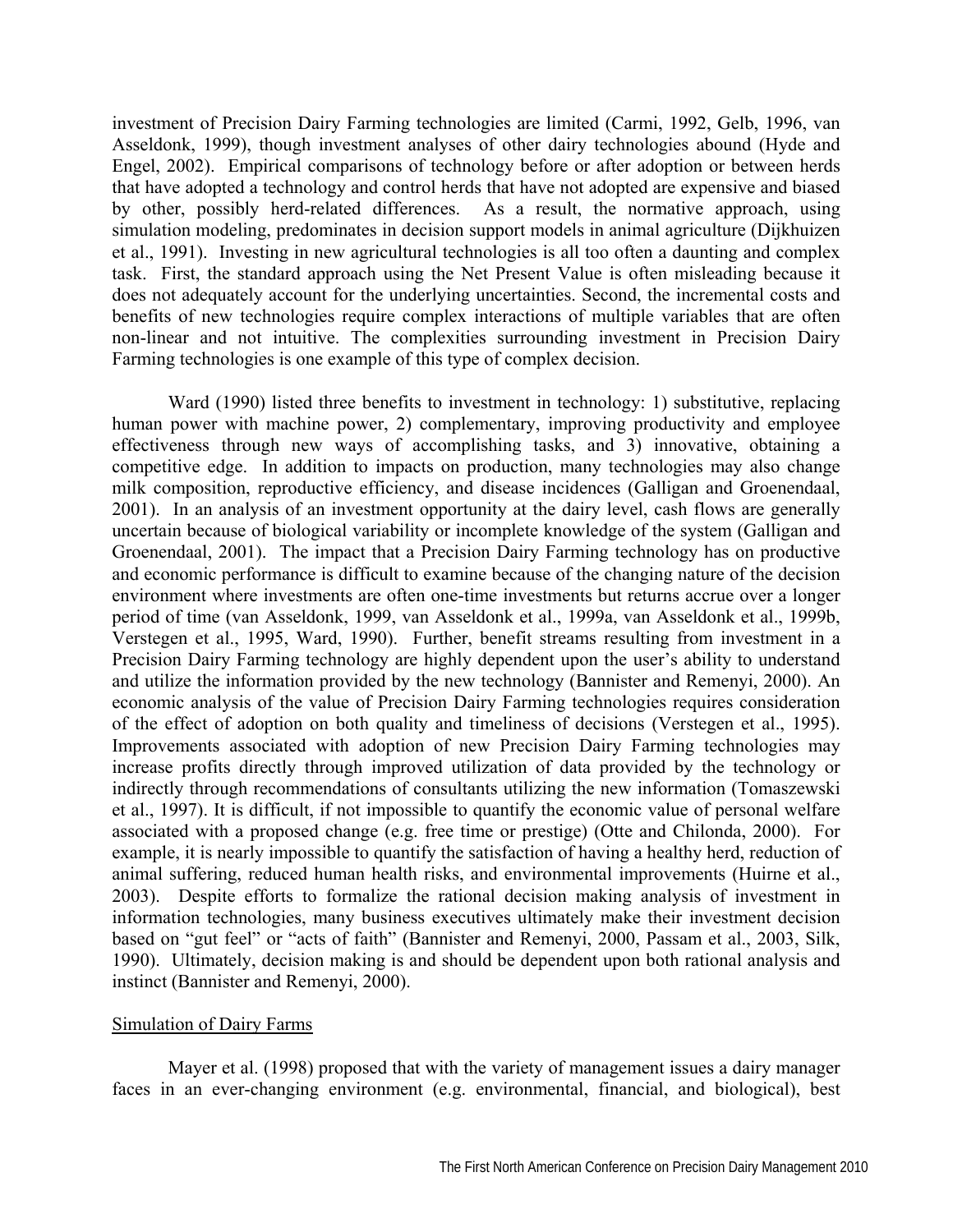management strategies cannot be verified and validated with field experiments. As a result, simulation is the only method of "integrating and estimating" these effects (Mayer et al., 1998). Simulations are mathematical models designed to represent a system, such as a dairy farm, for use in decision-making. Simulation models are useful and cost-effective in research that requires complex scenarios involving a large number of variables with large groups of animals over a long period of time under a large range of conditions (Bethard, 1997, Shalloo et al., 2004). The primary advantages of using mathematical computer simulation models in evaluating dairy production issues are the ability to control more variables within the model than with a field trial and the reduced costs associated with this kind of effort (Shalloo et al., 2004, Skidmore, 1990). These economic models can also be useful in evaluating alternatives where very little real data is available yet (Dijkhuizen et al., 1995). Simulating a system is particularly useful when uncertain, complex feedback loops exist (e.g. disease affects production which then impacts other variables further back in the system) (Dijkhuizen et al., 1995). Models that represent system uncertainty, while effectively using available information, provide more realistic insight than models that do not consider a range of responses (Bennett, 1992, Passam et al., 2003).

Simulation or other systemic methods are preferred to capture the complexity of a dairy system as they can evaluate multiple biological and economic factors affecting performance, including management, feeding, breeding, culling, and disease (Skidmore, 1990, Sorensen et al., 1992). Because the dairy system includes environmental, economic, and physical components, accounting for interactions among components and tracing the effects of an intervention through the entire system are essential (Cabrera et al., 2005). Simulation models are ideal for analyzing investment strategies because they can effectively examine improvement in biological parameters based on farm-specific data rather than simple industry averages (Delorenzo and Thomas, 1996, Dijkhuizen et al., 1995, Gabler et al., 2000, Jalvingh, 1992, van Asseldonk et al., 1999b). Simulation of a farm can be accomplished by conducting two simulations, one with and one without a proposed change or intervention and then comparing these simulations to examine the impact on biological or economic parameters of interest (van Asseldonk, 1999). The output of a series of simulations provides a range of results, more realistically depicting biological variability than simple models (Marsh et al., 1987).

Risk and uncertainty are major considerations within a dairy production system because of the random nature of milk production, biology, disease, weather, input costs, and milk prices (Delorenzo and Thomas, 1996). This risk and uncertainty represents a major portion of the difficulty and complexity of managing a dairy operation (Huirne, 1990). Uncertainty must be considered in decision-making to avoid biased estimates and erroneous decisions (Kristensen and Jorgensen, 1998). Future costs and returns are always uncertain (Lien, 2003). Within precision agriculture, accurate representation of risk associated with technology adoption is critical in the decision making process (Marra et al., 2003).

When managers do not have sufficient information to assess the risk outcomes of decisions, they use subjective probabilities based on past experiences and their own judgment (Huirne, 1990). In most situations, decision makers are primarily concerned with the chances of the realized returns from an investment being less than predicted (Galligan et al., 1987). The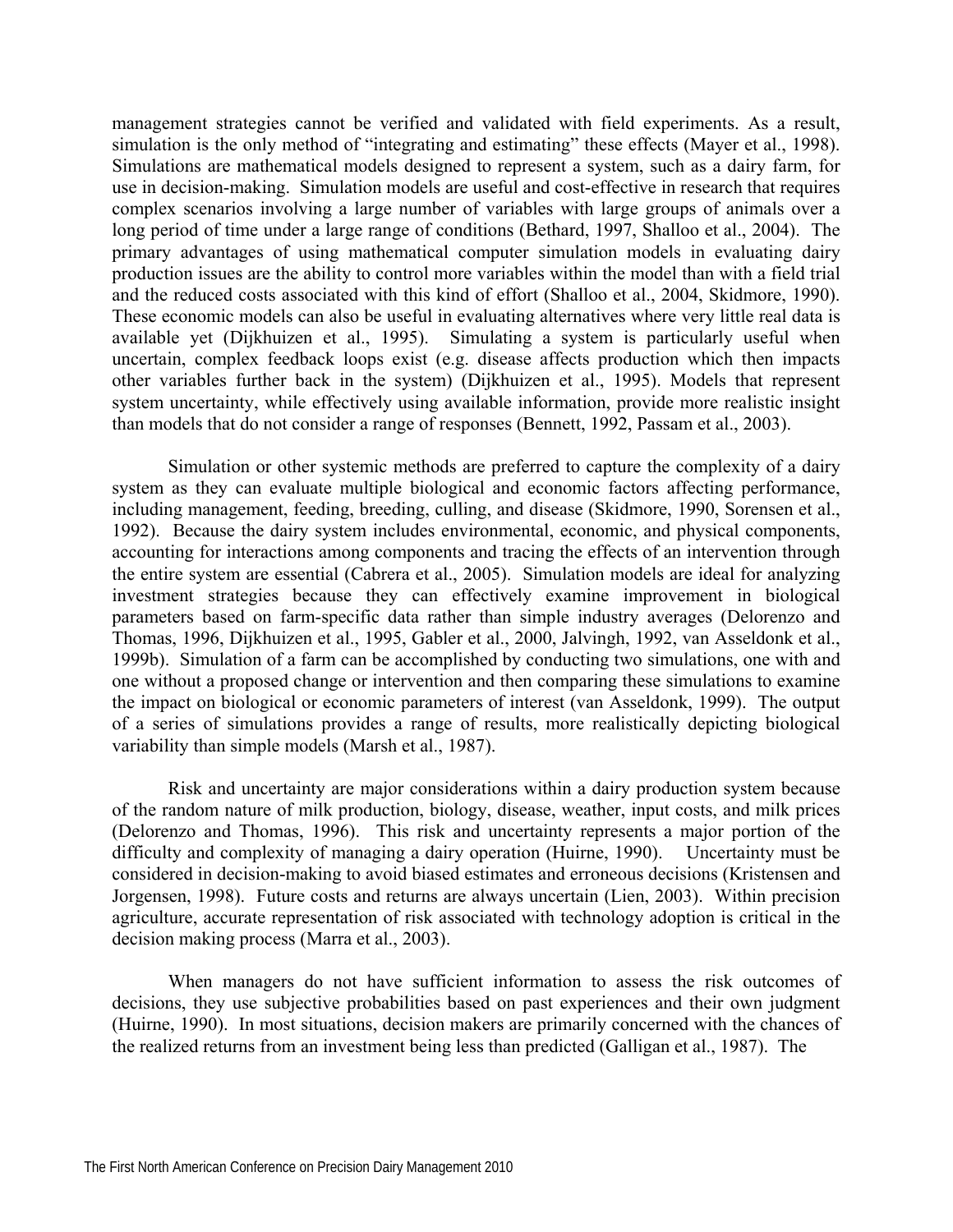ability of a model to reflect real world conditions increases with consideration of more variables (Jalvingh, 1992). Nevertheless, to ensure that the model remains practical and reasonable, only variables with the most influence on the final desired outcome should be entered into the model as random (Jalvingh, 1992, Lien, 2003).

# Purdue/Kentucky Research Model

Bewley et al. (2010b) developed a simulation model of a dairy farm to evaluate investments in precision dairy farming technologies by examining a series of random processes over a ten-year period. The model was designed to characterize the biological and economical complexities of a dairy system within a partial budgeting framework by examining the cost and benefit streams coinciding with investment in a Precision Dairy Farming technology. Although the model currently exists only in a research form, a secondary aim was to develop the model in a manner conducive to future utility as a flexible, farm-specific decision making tool. The basic model was constructed in Microsoft Excel 2007 (Microsoft, Seattle, WA). The @Risk 5.0 (Palisade Corporation, Ithaca, NY) add-in for Excel was utilized to account for the random nature of key variables in a Monte Carlo simulation. In Monte Carlo simulation, random drawings are extracted from distributions of multiple random variables over repeated iterations of a model to represent the impact of different combinations of these variables on financial or production metrics (Kristensen and Jorgensen, 1998).

The basic structure of the model is depicted in Figure 1. The underlying behavior of the dairy system was represented using current knowledge of herd and cow management with relationships defined from existing literature. Historical prices for critical sources of revenues and expenses within the system were also incorporated as model inputs. The flexibility of this model lies in the ability to change inputs describing the initial herd characteristics and the potential impact of the technology. Individual users may change these inputs to match the conditions observed on a specific farm.



Figure 1. Diagram depicting general flow of information within the model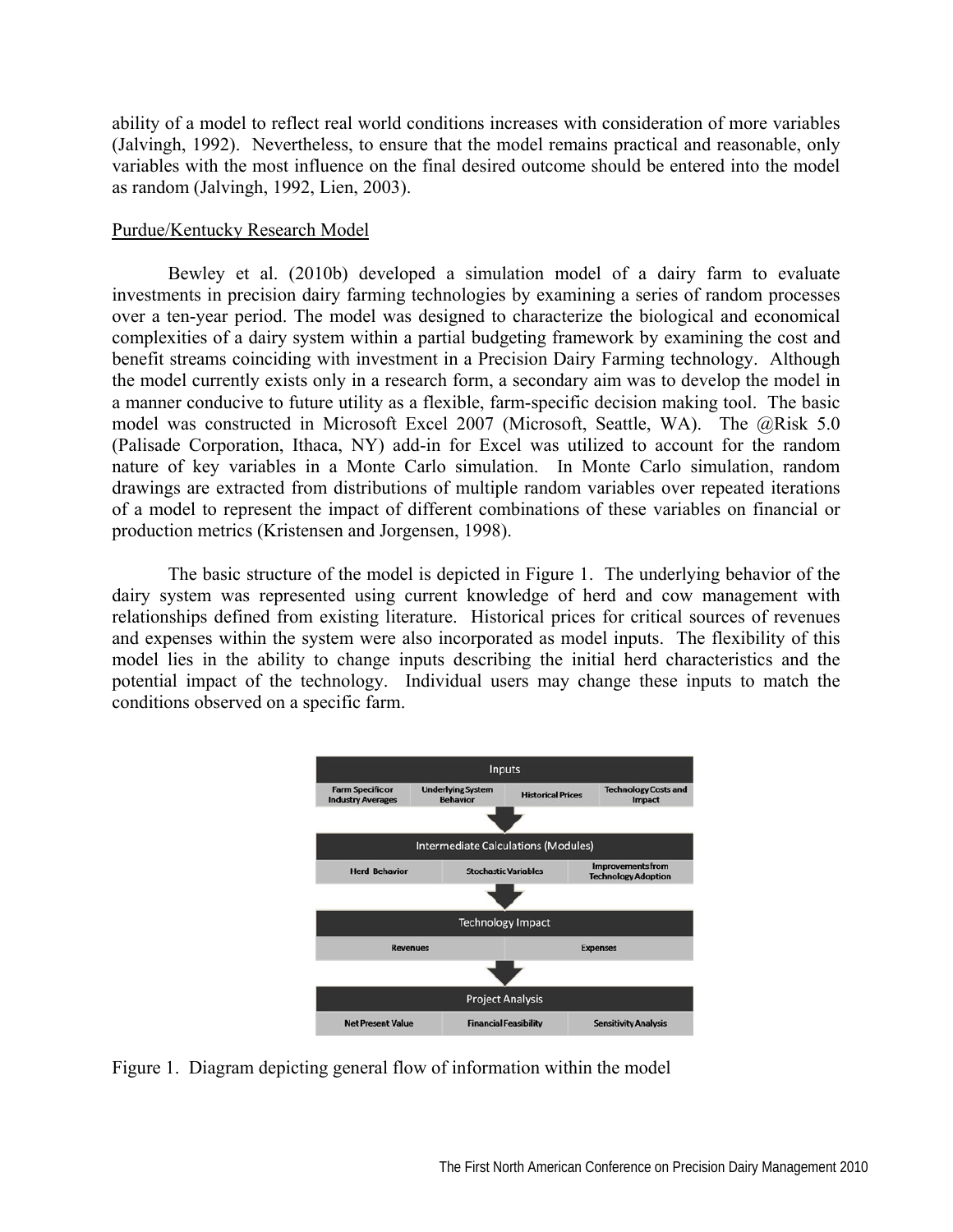After inputs are entered into the model, an extensive series of intermediate calculations are computed within 13 modules, each existing as a separate worksheet within the main Excel spreadsheet. Each module tracks changes over a 10-year period for its respective variables. Within these inter-connected modules (Figure 2), the impact of inputs, random variables, and technology-induced improvements are estimated over time using the underlying system behavior within the model. Results of calculations within 1 module often affect calculations in other modules with multiple feed-forward and feed-backward interdependencies. Each of these modules eventually results in a calculation that will influence the cost and revenue flows necessary for the partial budget analysis. Finally, the costs and revenues are utilized for the project analysis examining the net present value (**NPV**) and financial feasibility of the project along with associated sensitivity analyses.



Figure 2. Diagram of model modules

Agricultural commodity markets are characterized by tremendous volatility and, in many countries, this volatility is increasing with reduced governmental price regulation. As a result, economic conditions and the profitability of investments can vary considerably depending on the prices paid for inputs and the prices received for outputs. Producers are often critical of economic analyses that fail to account for this volatility, by using a single value for critical prices, recognizing that the results of the analysis may be different with higher or lower milk prices, for example. In a simulation model, variability in prices can be accounted for by considering the random variation of these variables. In this model, historical U.S. prices from 1971 to 2006 for milk, replacement heifers, alfalfa, corn, and soybeans were collected from the "Understanding Dairy Markets" website (Gould, 2007). Historical cull cow prices were defined using the USDA-National Agricultural Statistics Service values for "beef cows and cull dairy cows sold for slaughter" (USDA-NASS, 2007). Base values for future prices (2007 to 2016) of milk, corn, soybeans, alfalfa, and cull cows were set using estimates from the Food and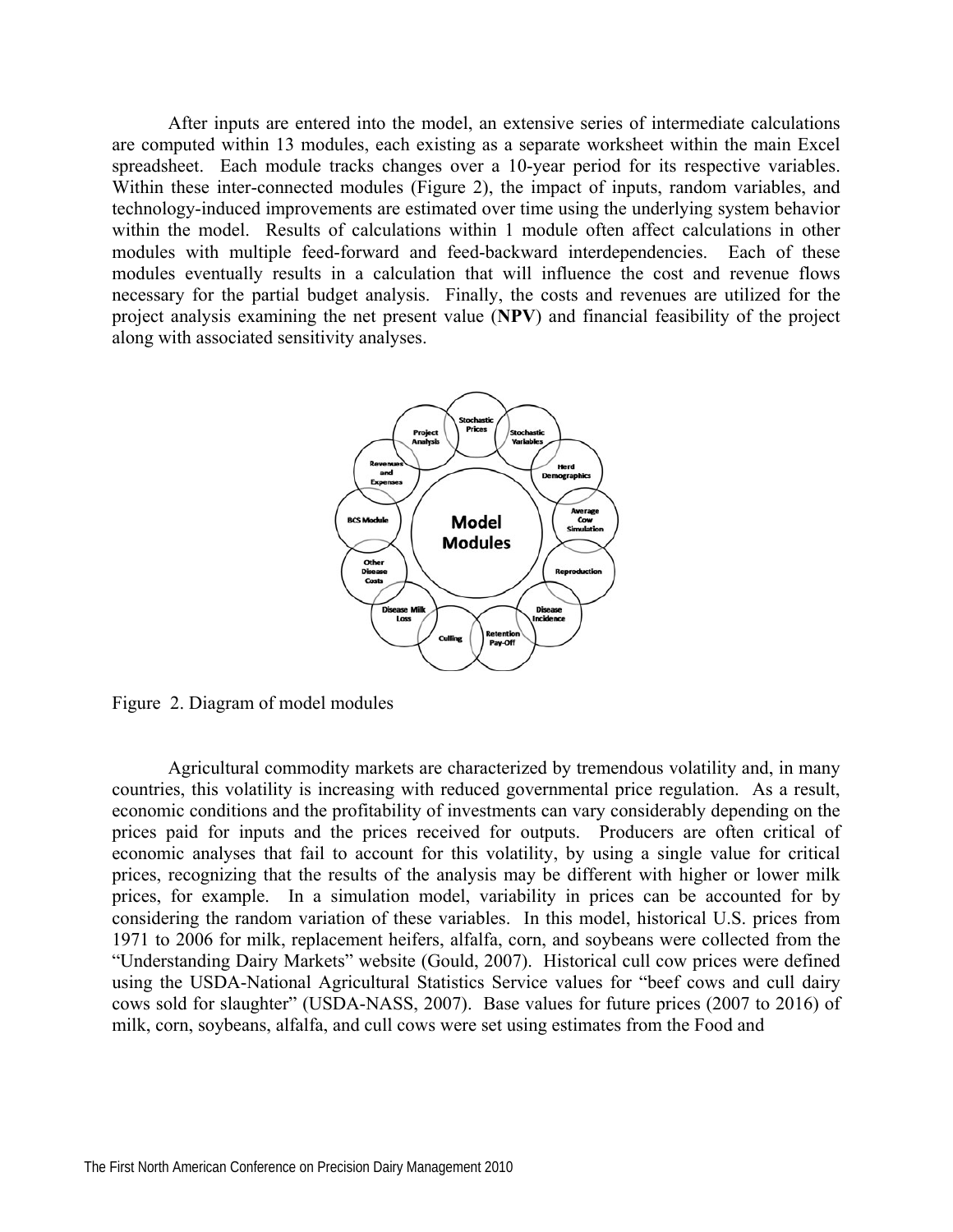Agricultural Policy Research Institute's (**FAPRI**) U.S. and World Agricultural Outlook Report (FAPRI, 2007). Variation in prices was considered within the simulation based on historical variation. In this manner, the volatility in key prices can be considered within a profitability analysis.

Although there is probably no direct way to account for the many decisions that ultimately impact the actual profitability of an investment in a Precision Dairy Farming technology, this model includes a Best Management Practice Adherence Factor (**BMPAF**) to represent the potential for observing the maximum benefits from adopting a technology. The BMPAF is a crude scale from 1 to 100% designed to represent the level of the farm management. At a value of 100%, the assumption is that the farm management is capable and likely to utilize the technology to its full potential. Consequently, they would observe the maximum benefit from the technology. On the other end of the spectrum, a value of 0% represents a scenario where farm management installs a technology without changing management to integrate the newly available data in efforts to improve herd performance. In this case, the farm would not recognize any of the benefits of the technology. Perhaps most importantly, sensitivity analyses allow the end user to evaluate the decision with knowledge of the role they play in its success.

#### Investment Analysis of Automated Body Condition Scoring

To show how it can be used practically, this model was used for an investment analysis of automatic body condition scores on dairy farms (Bewley et al., 2010a). Automated body condition scoring (**BCS**) through extraction of information from digital images has been demonstrated to be feasible; and commercial technologies are being developed (Bewley et al., 2008). The primary objective of this research was to identify the factors that influence the potential profitability of investing in an automated BCS system. An expert opinion survey was conducted to provide estimates for potential improvements associated with technology adoption. Benefits of technology adoption were estimated through assessment of the impact of BCS on the incidence of ketosis, milk fever, and metritis, conception rate at first service, and energy efficiency. For this research example, industry averages for production and financial parameters, selected to represent conditions for a U.S. dairy farm milking 1000 cows in 2007 were used. Further details of model inputs and assumptions may be obtained from the author.

Net present value (**NPV**) was the metric used to assess the profitability of the investment. The default discount rate of 8% was adjusted to 10% because this technology has not been marketed commercially; thus, the risk for early adopters of the technology is higher. The discount rate partially accounts for this increased risk by requiring higher returns from the investment. The general rule of thumb is that a decision with a NPV greater than 0 is a "go" decision and a worthwhile investment for the business. The investment at the beginning of the project includes the purchase costs of the equipment needed to run the system in addition to purchasing any other setup costs or purchases required to start the system. Recognizing that a simpler model ignores the uncertainty inherent in a dairy system, Monte Carlo simulation was conducted using the @Risk add-in. This type of simulation provides infinite opportunities for sensitivity analyses. Simulations were run using 1000 iterations in each simulation. Simulations were run, using estimates provided by experts, for scenarios with little to no improvement in the distribution of BCS and with definite improvement.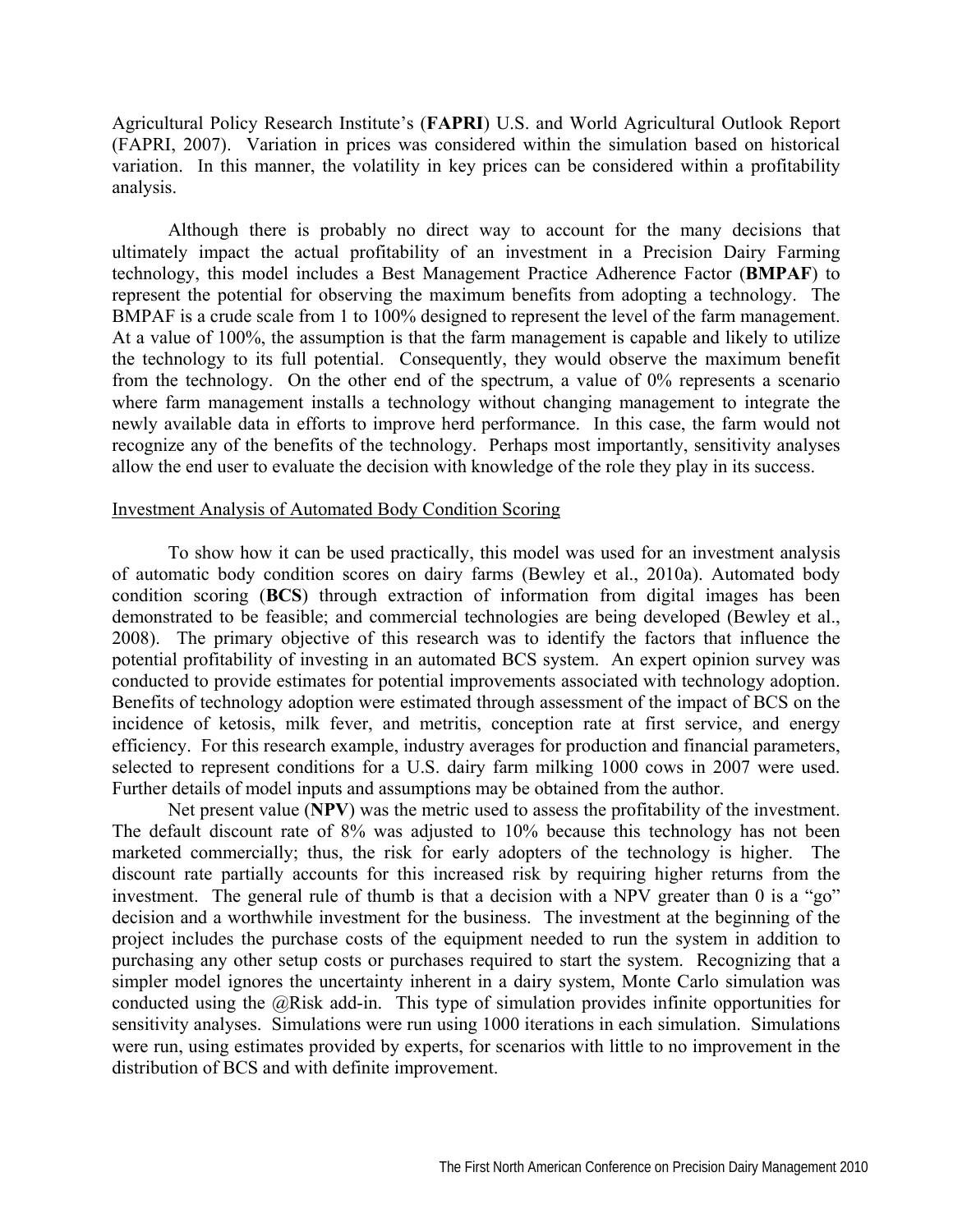#### Profitability Analysis

 For the small likelihood of improvement simulation, 13.1% of simulation iterations resulted in a positive NPV whereas this same number was 87.8% for the scenario with a definite improvement. In other words, using the model assumptions for an average 1000 cow U.S. dairy in 2007, investing in an automated BCS system was the right decision 13.1% or 87.8% of the time depending on the assumption of what would happen with BCS distribution after technology adoption. The individual decision maker's level of risk aversion would then determine whether they should make the investment. Although this serves as an example of how this model could be used for an individual decision maker, this profitability analysis should not be taken literally. In reality, an individual dairy producer would need to look at this decision using herd-specific variables to assess the investment potential of the technology. The main take home message was that because results from the investment analysis were highly variable, this technology is certainly not a "one size fits all" technology that would prove beneficial for all dairy producers.

#### Sensitivity Analyses

The primary objective of this research was to gain a better understanding of the factors that would influence the profitability of investing in an automated BCS system through sensitivity analysis. Sensitivity analysis, designed to evaluate the range of potential responses, provides further insight into an investment analysis (van Asseldonk et al., 1999b). In sensitivity analyses, tornado diagrams visually portray the effect of either inputs or random variables on an output of interest. In a tornado diagram, the lengths of the bars are representative of the sensitivity of the output to each input. The tornado diagram is arranged with the most sensitive input at the top progressing toward the least sensitive input at the bottom. In this manner, it is easy to visualize and compare the relative importance of inputs to the final results of the model.

Improvements in reproductive performance had the largest influence on revenues followed by energy efficiency and then by disease reduction. Random variables that had the most influence on NPV were as follows: variable cost increases after technology adoption; the odds ratios for ketosis and milk fever incidence and conception rates at first service associated with varying BCS ranges; uncertainty of the impact of ketosis, milk fever, and metritis on days open, unrealized milk, veterinary costs, labor, and discarded milk; and the change in the percent of cows with BCS at calving  $\leq 3.25$  before and after technology adoption. Scatter plots of the most sensitive random variables plotted against NPV along with correlation coefficients demonstrate how random variables impact profitability. In both simulations, the random variable that had the strongest relationship with NPV was the variable cost increase. Not surprisingly, as the variable costs per cow increased the NPV decreased in both simulations (Figure 3). Thus, the value of an automated BCS system was highly dependent on the costs incurred to utilize the information provided by the system to alter nutritional management for improved BCS profiles.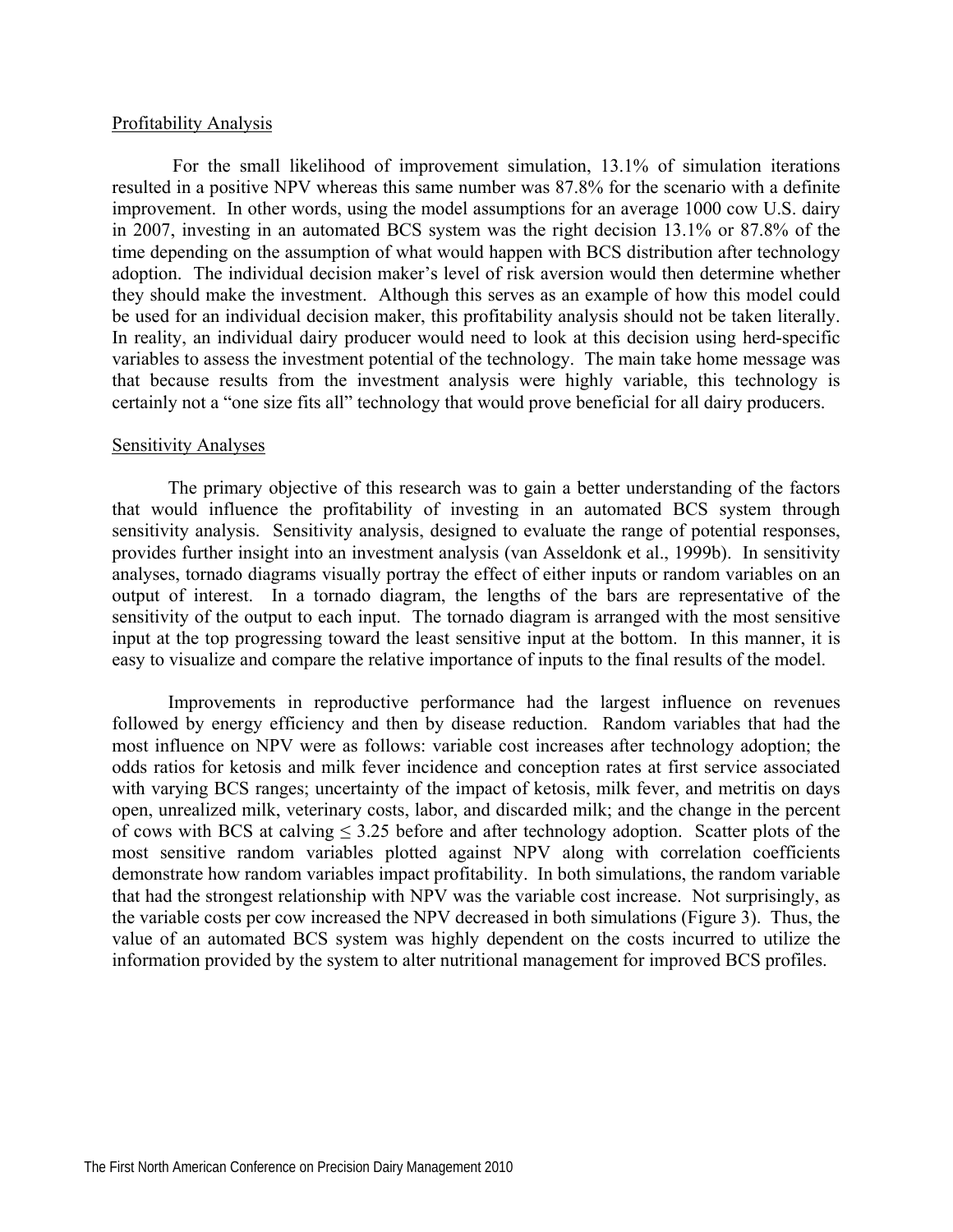

Figure 3. Scatter plot of Net Present Value versus annual percentage increase in variable costs (for simulation using all expert opinions provided)

Finally, the results of any simulation model are highly dependent on the assumptions within the model. A one-way sensitivity analysis tornado diagram compares multiple variables on the same graph. Essentially, each input is varied (1 at a time) between feasible high and low values and the model is evaluated for the output at those levels holding all other inputs at their default levels. On the tornado diagram, for each input, the lower value is plotted at the left end of the bar and the higher value at the right end of the bar (Clemen, 1996). Simulations were run for high and low feasible values for 6 key inputs that may affect NPV. The tornado diagram for the 95<sup>th</sup> percentile NPV from the simulation with a small likelihood of improvement in BCS distribution is presented in Figure 4. Herd size had the most influence on NPV. The NPV was higher for the larger herd because the investment costs and benefits were spread among more cows.



<sup>1</sup> BMPAF is the Best Management Practice Adherence Factor; RHA milk production is rolling herd average milk production in lbs. Figure 4. Tornado diagrams for inputs affecting  $95<sup>th</sup>$  percentile of Net Present Value for simulations using the estimates of all survey respondents<sup>1</sup>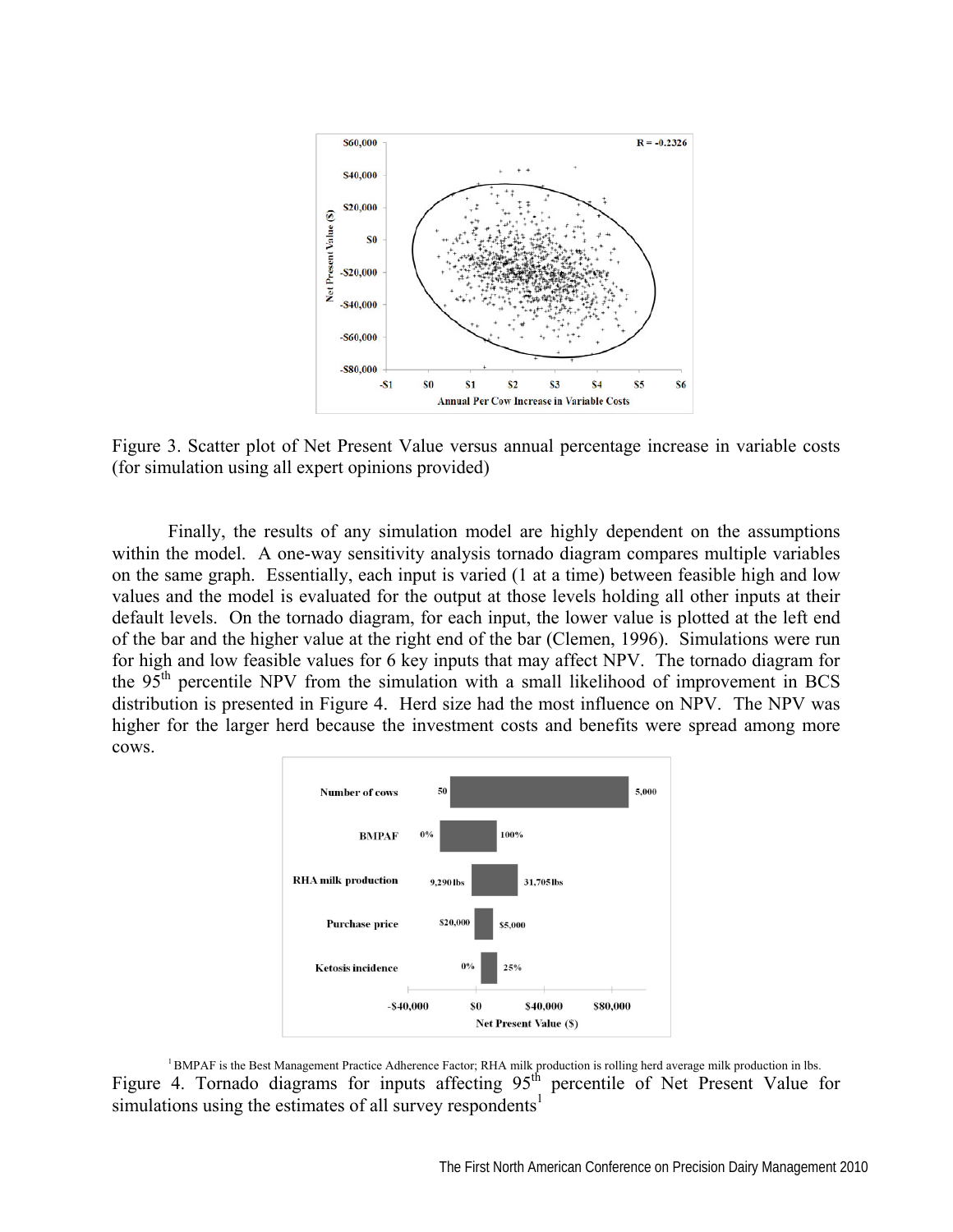The next most important variable was the BMPAF. Again, this result was not surprising and reiterates that one of the most important determinants of project success was what the producer actually does to manage the information provided by the technology. There are many nutritional, health, reproductive and environmental decisions made by the dairy producer that have a major impact on changes in body reserves for both individual cows and groups of cows. Management level plays a critical role in determining returns from investing in a Precision Dairy Farming technology. The level of management in day-to-day handling of individual cows may also influence the impact of Precision Dairy Farming technologies. Van Asseldonk (1999) defined management capacity as "having the appropriate personal characteristics and skills to deal with the right problems and opportunities in the right moment and in the right way." Effective use of an information system requires an investment in human capital in addition to investment in the technology (Streeter and Hornbaker, 1993). Then, the level of milk production was the next most sensitive input. As the level of milk production increased, the benefits of reducing disease incidence and calving intervals increased. As would be expected, the NPV increased with an increased base incidence of ketosis because the effects of BCS on ketosis would be exaggerated. The purchase price of the technology had a relatively small impact on the NPV as did the base culling rate.

#### Conclusions and Outlook

Though Precision Dairy Farming is in its infancy, new Precision Dairy Farming technologies are introduced to the market each year. As new technologies are developed in other industries, engineers and animal scientists find applications within the dairy industry. More importantly, as these technologies are widely adopted in larger industries, such as the automobile or personal computing industries, the costs of the base technologies decrease making them more economically feasible for dairy farms. Because the bulk of research focused on Precision Dairy Farming technologies is conducted in research environments, care must be taken in trying to transfer these results directly to commercial settings. Field experiments or simulations may need to be conducted to alleviate this issue. Because of the gap between the impact of Precision Dairy Farming technologies in research versus commercial settings, additional effort needs to be directed toward implementation of management practices needed to fully utilize information provided by these technologies. To gain a better understanding of technology adoption shortcomings, additional research needs to be undertaken to examine the adoption process for not only successful adoption of technology but also technology adoption failures.

Before investing in a new technology, a formal investment analysis should be conducted to make sure that the technology is right for your farm's needs. Examining decisions with a simulation model accounts for more of the risk and uncertainty characteristic of the dairy system. Given this risk and uncertainty, a stochastic simulation investment analysis will represent that there is uncertainty in the profitability of some projects. Ultimately, the dairy manager's level of risk aversion will determine whether or not he or she invests in a technology using the results from this type of analysis. Perhaps the most interesting conclusion from our model case study was that the factors that had the most influence on the profitability investment in an automated BCS system were those related to what happens with the technology after it has been purchased as indicated by the increase in variable costs needed for management changes and the management capacity of the farm. Decision support tools, such as this one, that are designed to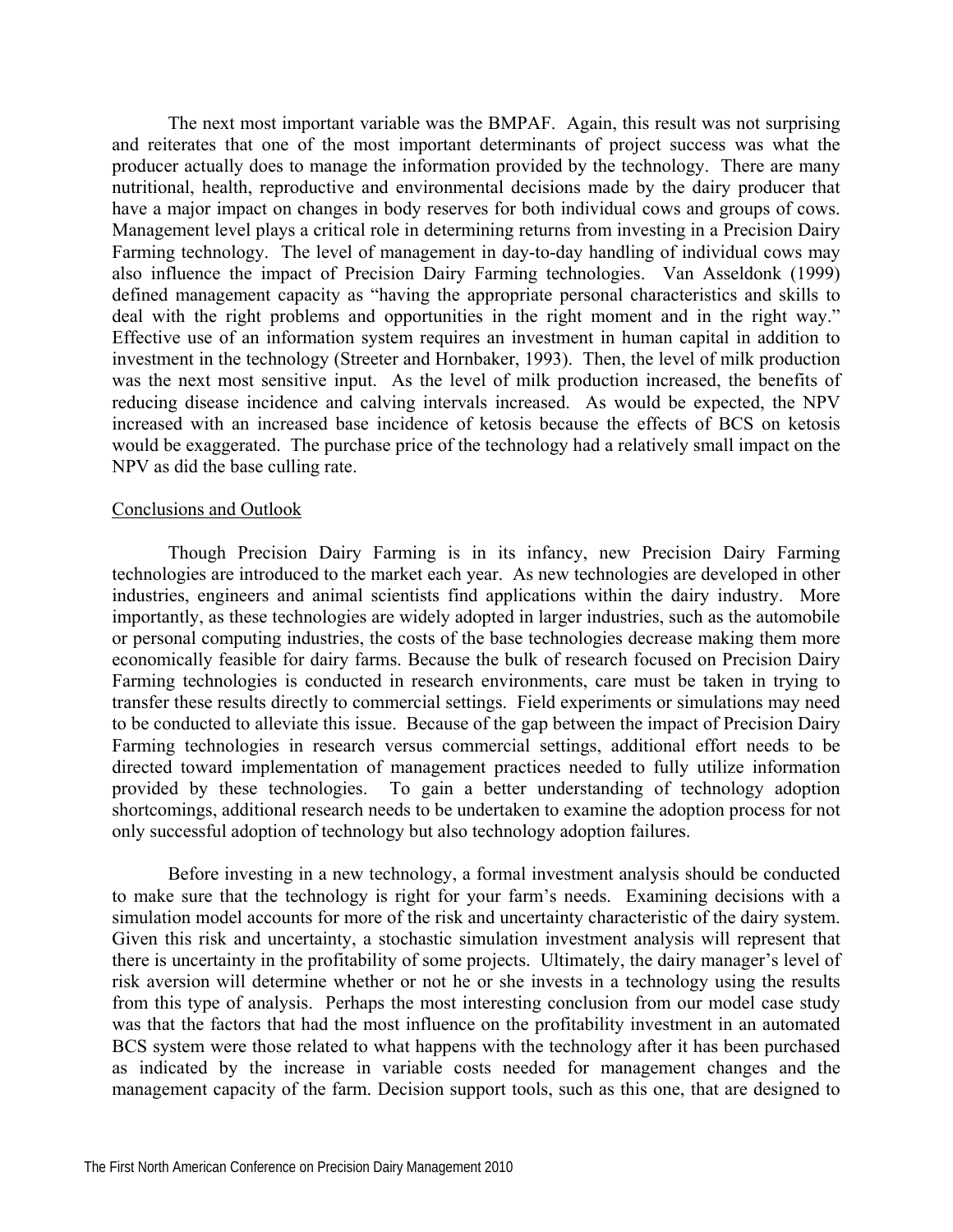investigate dairy herd decisions at a systems level may help dairy producers make better decisions. Precision dairy farming technologies provide tremendous opportunities for improvements in individual animal management on dairy farms. In the future, Precision Dairy Farming technologies may change the way dairy herds are managed.

## **References**

- Bannister, F. and D. Remenyi. 2000. Acts of faith: instinct, value, and IT investment decisions. J. Inf. Technol. 15:231-241.
- Bennett, R. M. 1992. The use of 'economic' quantitative modeling techniques in livestock health and disease-control decision making: a review. Prev Vet Med 13(1):63-76.
- Bethard, G. L. 1997. A microcomputer simulation to evaluate strategies for rearing dairy replacements. Page 161. Vol. PhD Dissertation. Virginia Polytechnic Institute and State University, Blacksburg, VA.
- Bewley, J. M., M. D. Boehlje, A. W. Gray, H. Hogeveen, S. J. Kenyon, S. D. Eicher, and M. A. S. Russell, M.M. 2010a. Assessing the potential value for an automated dairy dattle body condition scoring system through stochastic simulation. Agricultural Finance Review (Accepted).
- Bewley, J. M., M. D. Boehlje, A. W. Gray, H. Hogeveen, S. J. Kenyon, S. D. Eicher, and M. A. S. Russell, M.M. 2010b. Stochastic simulation using @Risk for dairy business investment decisions. Agricultural Finance Review (Accepted).
- Bewley, J. M., A. M. Peacock, O. Lewis, R. E. Boyce, D. J. Roberts, M. P. Coffey, S. J. Kenyon, and M. M. Schutz. 2008. Potential for estimation of body condition scores in dairy cattle using digital images. J. Dairy Sci. 91:3439-3453.
- Cabrera, V. E., N. E. Breuer, P. E. Hildebrand, and D. Letson. 2005. The dynamic North Florida dairy farm model: A user-friendly computerized tool for increasing profits while minimizing N leaching under varying climatic conditions. Comput. Electron. Agric. 49(2):286-308.
- Carmi, S. 1992. The performance of an automated dairy management data-gathering system. Pages 346-352 in Proceedings of the International Symposium on Prospects for Automatic Milking. European Association for Animal Production, Wageningen, the Netherlands.
- Clemen, R. T. 1996. Making hard decisions: an introduction to decision analysis. 2nd ed. Duxbury Press, Belmont, CA.
- Davenport, T. H. and J. G. Harris. 2007. Competing on analytics: the new science of winning. Harvard Business School Press, Boston, MA.
- de Mol, R. M. 2000. Automated detection of oestrus and mastitis in dairy cows. Page 177. Vol. PhD Thesis. Wageningen University, Wageningen, the Netherlands.
- Delorenzo, M. A. and C. V. Thomas. 1996. Dairy records and models for economic and financial planning. J. Dairy Sci. 79(2):337-345.
- Dijkhuizen, A. A., R. B. M. Huirne, S. B. Harsh, and R. W. Gardner. 1997. Economics of robot application. Comput. Electron. Agric. 17(1):111-121.
- Dijkhuizen, A. A., R. B. M. Huirne, and A. W. Jalvingh. 1995. Economic analysis of animal diseases and their control. Prev. Vet. Med. 25(2):135-149.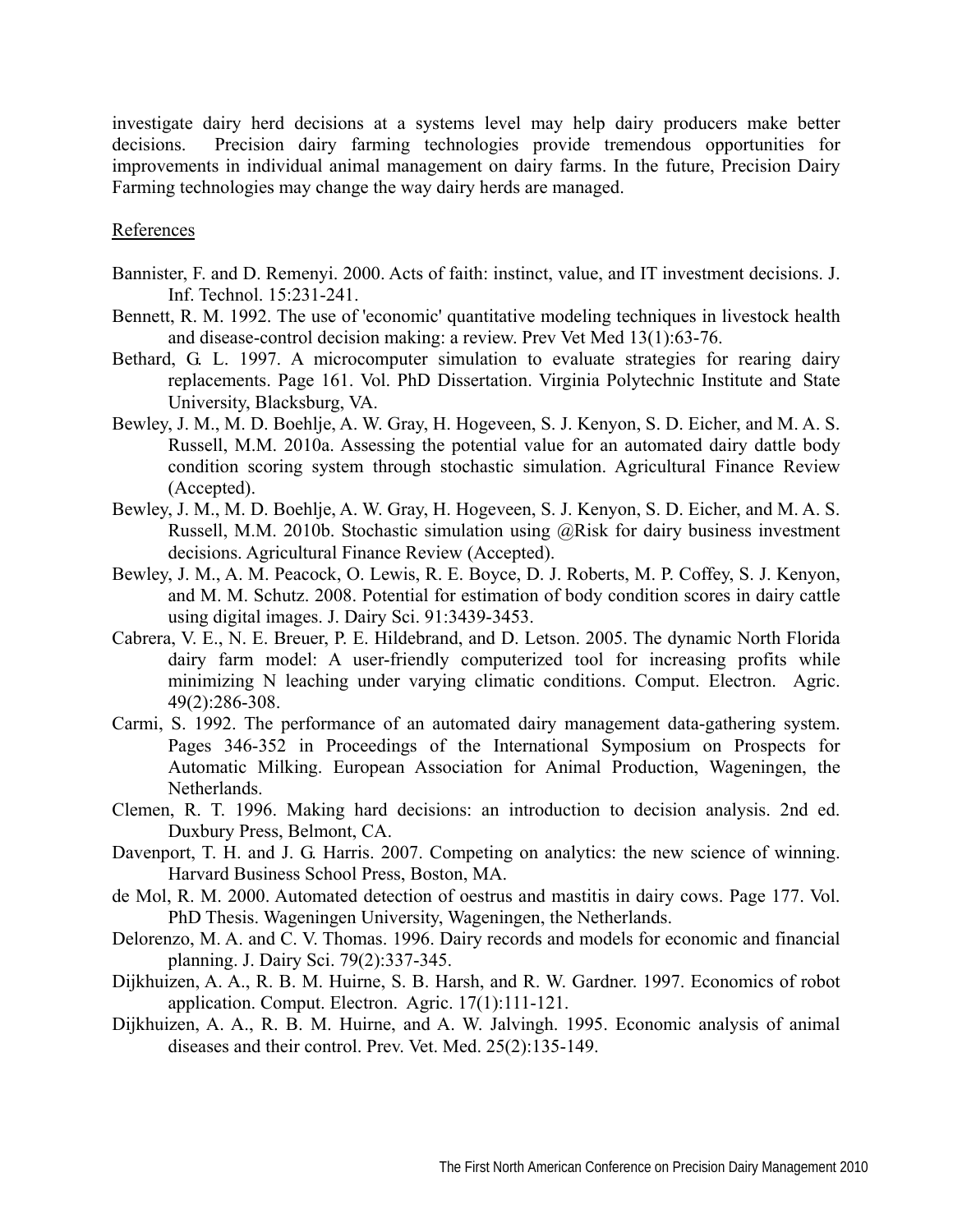- Dijkhuizen, A. A., J. A. Renkema, and J. Stelwagen. 1991. Modelling to support animal health control. Agric. Econ. 5(3):263-277.
- Eastwood, C., D. Chapman, and M. Paine. 2004. Precision dairy farming-taking the microscope to dairy farm management.
- Eleveld, B., R. B. M. Huirne, A. A. Dijkhuizen, and G. Overbeek. 1992. Users in search of farm computer information technology: what do farmers want or need? Pages 27-32 in Farm Computer Technology in Search of Users: 4th International Congress for Computer Technology in Agriculture, Paris-Versailles, France.
- FAPRI. 2007. FAPRI (Food and Agricultural Policy Research Institute) 2007 U.S. and World Agricultural Outlook. I. S. U. a. U. o. Missouri-Columbia., ed, Ames, IA.
- Gabler, M. T., P. R. Tozer, and A. J. Heinrichs. 2000. Development of a Cost Analysis Spreadsheet for Calculating the Costs to Raise a Replacement Dairy Heifer. J. Dairy Sci. 83(5):1104-1109.
- Galligan, D. T. 1999. The economics of optimal health and productivity in the commercial dairy. Rev. Sci. Tech. Off. Int. Epiz. 18(2):512-519.
- Galligan, D. T. and H. Groenendaal. 2001. Economic concepts in the valuation of "products" used in dairy production including a real option's approach. Pages 233-245 in 36th Annual Pacific Northwest Animal Nutrition Conference, Boise, Idaho.
- Galligan, D. T., W. E. Marsh, and J. Madison. 1987. Economic decision making in veterinary practice: Expected value and risk as dual utility scales. Prev Vet Med 5(2):79-86.
- Gelb, E., C. Parker, P. Wagner, and K. Rosskopf. 2001. Why is the ICT adoption rate by farmers still so slow? Pages 40-48 in Proceedings ICAST, Vol. VI, 2001, Beijing, China.
- Gelb, E. M. 1996. The economic value of information in an information system. Pages 142-145 in 6th International Congress for Computer Technology in Agriculture Wageningen, the Netherlands.
- Gould, B. W. 2007. University of Wisconsin-Madison: Understanding Dairy Markets.
- Hamrita, T. K., S. K. Hamrita, G. Van Wicklen, M. Czarick, and M. P. Lacy. 1997. Use of biotelemetry in measurement of animal responses to environmental stressors.
- Huirne, R. 1990. Basic concepts of computerised support for farm management decisions. Euro. R. Agr. Eco. 17:69-84.
- Huirne, R. B. M., S. B. Harsh, and A. A. Dijkhuizen. 1997. Critical success factors and information needs on dairy farms: the farmer's opinion. Livest. Prod. Sci. 48(3):229-238.
- Huirne, R. B. M., H. W. Saatkamp, and R. H. M. Bergevoet. 2003. Economic analysis of farmlevel health problems in dairy cattle. Cattle Practice 11(4):227-236.
- Hyde, J. and P. Engel. 2002. Investing in a robotic milking system: a Monte Carlo simulation analysis. J. Dairy Sci. 85(9):2207-2214.
- Jalvingh, A. W. 1992. The possible role of existing models in on-farm decision support in dairy cattle and swine production. Livest. Prod. Sci. 31(3-4):351-365.
- Kristensen, A. R. and E. Jorgensen. 1998. Decision Support Models. Pages 145-163 in Proc. 25th International Dairy Congress, Aarhus, Denmark.
- Lazarus, W. F., D. Streeter, and E. Jofre-Giraudo. 1990. Management information systems: impact on dairy farm profitability. North Cent. J. Agric. Econ. 12(2):267-277.
- Lee, J. and U. Bose. 2002. Operational linkage between diverse dimensions of information technology investments and multifaceted aspects of a firm's economic performance. J. Inf. Technol. 17:119-131.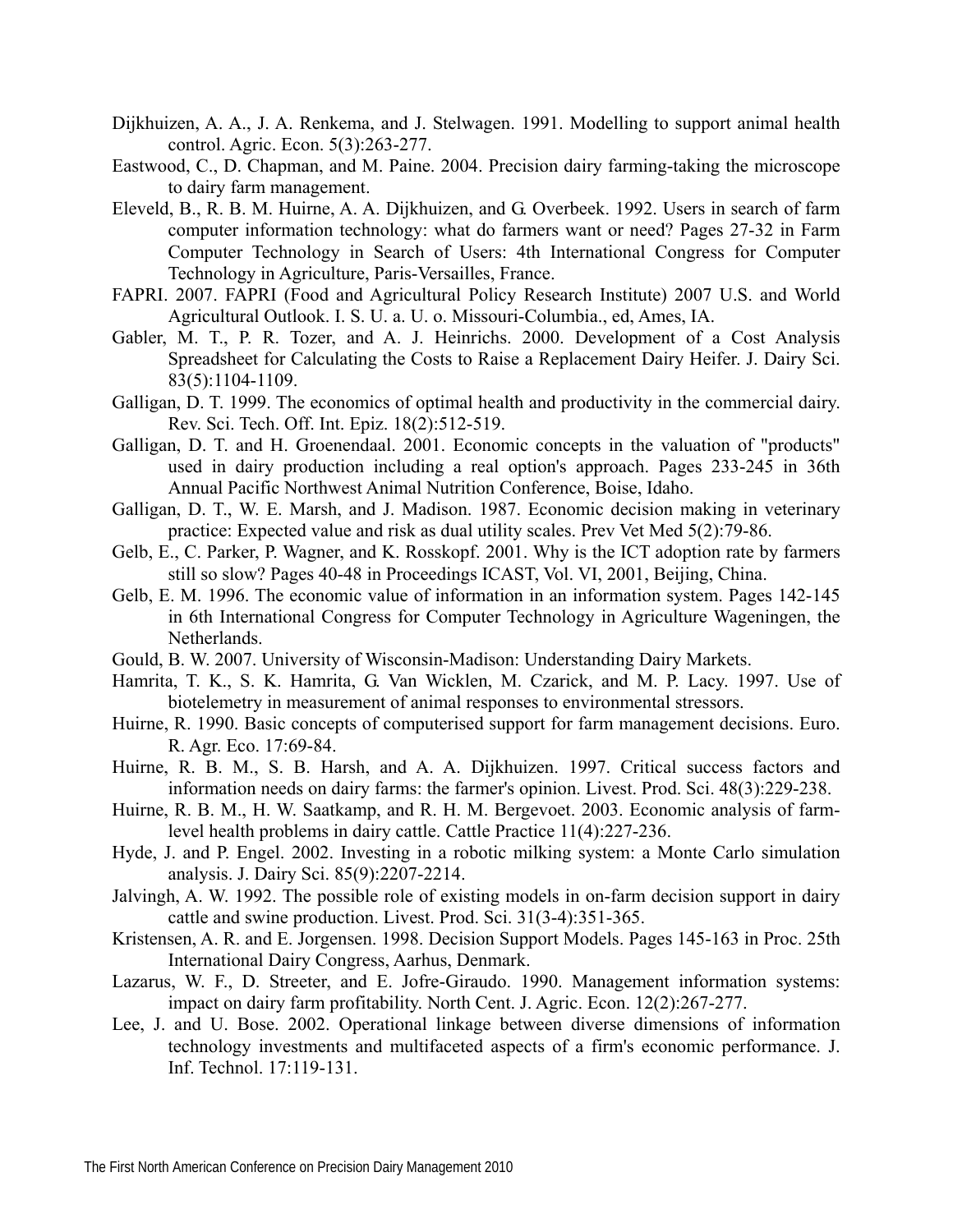- Lien, G. 2003. Assisting whole-farm decision-making through stochastic budgeting. Agric. Syst. 76(2):399-413.
- Marra, M., D. J. Pannell, and A. Abadi Ghadim. 2003. The economics of risk, uncertainty and learning in the adoption of new agricultural technologies: where are we on the learning curve? Agric. Syst. 75(2-3):215-234.
- Marsh, W. E., A. A. Dijkhuizen, and R. S. Morris. 1987. An economic comparison of four culling decision rules for reproductive failure in United States dairy herds using DairyORACLE. J. Dairy Sci. 70:1274-1280.
- Mayer, D. G., J. A. Belward, and K. Burrage. 1998. Optimizing simulation models of agricultural systems. Ann. Oper. Res. 82:219-231.
- Otte, M. J. and P. Chilonda. 2000. Animal health economics:an introduction. in Frontiers in Bioscience. FAO.
- Passam, H. C., A. Tocatlidou, B. D. Mahaman, and A. B. Sideridis. 2003. Methods for decision making with insufficient knowledge in agriculture. Pages 727-731 in EFITA 2003 Conference, Debrecen, Hungary.
- Philpot, W. N. 2003. Role of technology in an evolving dairy industry. Pages 6-14 in 2003 Southeast Dairy Herd Management Conference, Macon, Georgia.
- Pietersma, D., R. Lacroix, and K. M. Wade. 1998. A framework for the development of computerized management and control systems for use in dairy farming. J. Dairy Sci. 81(11):2962-2972.
- Rosskopf, K. and P. Wagner. 2003. Requirements for agricultural software and reasons for adoption constraints-results of empirical studies. Pages 651-657 in EFITA 2003 Conference, Debrecen, Hungary.
- Ryan, S. D. and D. Harrison. 2000. Considering social subsystem costs and benefits in information technology investment decisions: A view from the field on anticipated payoffs. J. Manage. Inf. Syst. 16(4):11-40.
- Schulze, C., J. Spilke, and W. Lehner. 2007. Data modeling for Precision Dairy Farming within the competitive field of operational and analytical tasks. Comput. Electron. Agric. 59(1- 2):39-55.
- Shalloo, L., P. Dillon, M. Rath, and M. Wallace. 2004. Description and validation of the Moorepark Dairy System Model. J. Dairy Sci. 87(6):1945-1959.
- Silk, D. J. 1990. Managing IS benefits for the 1990's. J. Inf. Technol.:185-193.
- Skidmore, A. L. 1990. Development of a simulation model to evaluate effectiveness of dairy herd management. Page 236. Vol. PhD Dissertation. Cornell University, Ithaca, NY.
- Sorensen, J. T., E. S. Kristensen, and I. Thysen. 1992. A stochastic model simulating the dairy herd on a PC. Agric. Syst. 39:177-200.
- Spilke, J. and R. Fahr. 2003. Decision support under the conditions of automatic milking systems using mixed linear models as part of a precision dairy farming concept. Pages 780-785 in EFITA 2003 Conference, Debrecen, Hungary.
- Streeter, D. H. and R. H. Hornbaker. 1993. Value of information systems: Alternative viewpoints and illustrations. Pages 283-293 in Farm level information systems, Zeist, the Netherlands.
- Tomaszewski, M. A., A. A. Dijkhuizen, A. G. Hengeveld, and H. Wilmink. 1997. A method to quantify effects attributable to management information systems in livestock farming. Pages 183-188 in First European Conference for Information Technology in Agriculture, Copenhagen.